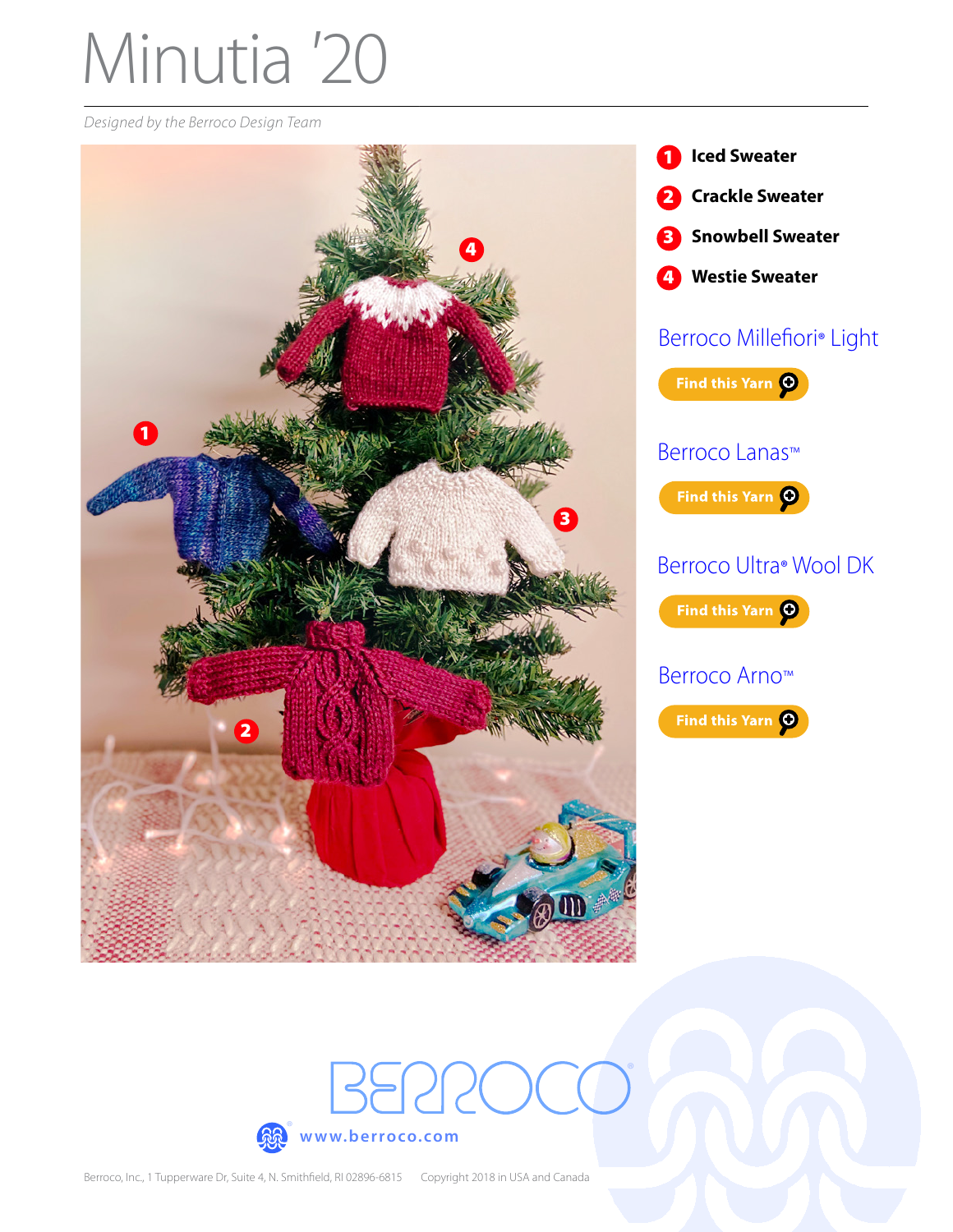*We recommend using yarns called for in our instructions. Every effort has been made to ensure that directions contained in this book are accurate and complete, however errors do occur. We cannot be responsible for variance of individual knitters, human or typographical errors.*

*All pattern PDFs are updated when corrections are made. In the event of nding an error, please make sure you've downloaded the most recent version.*



**ICED SWEATER** *Designed by Brenda York | Skill level: Easy*

#### FINISHED MEASUREMENTS

Approximately  $8" / 20.5$  cm wide (from cuff to cuff) x  $3½" / 20.5$ 16.5 cm high

#### YARN

[BERROCO MILLEFIORI LIGHT](https://www.berroco.com/yarns/berroco-millefiori-light) (100 grs): 1 ball #6885 Lupin

#### NEEDLES and NOTIONS

Knitting needles, size 5 / 3.75 mm *or size to obtain gauge* Crochet hook, size 3.75 mm (F) 2 double-pointed needles, size 5 / 3.75 mm Waste yarn to hold stitches

#### GAUGE

24 sts and 32 rows  $= 4" / 10$  cm in St st *To save time and ensure accurate measurements, take time to check gauge.*

#### **NOTE**

Garment is worked in 2 pieces from side to side, each starting at sleeve cuff and worked to center. Center seams are then joined using 3-needle bind off.

#### LEFT SIDE

Left Sleeve: Cast on 9 sts. Set Up Rib: Row 1 (WS): P1, \* k1, p1; rep from \* across. Row 2 (RS):  $K1$ ,  $*$  p1, k1; rep from  $*$  across. Rep Row 1 once more, end on WS. Work 2 rows in St st.

Inc Row (RS): K1, M1, knit to last stitch, M1, k1—2 sts inc'd. Rep Inc Row every 4th row twice more—15 sts. Work even until sleeve measures 2½" / 5 cm from beginning, end on WS.

Body: Cast on 14 sts at beginning of the next 2 rows-43 sts. Work even in St st until piece measures 1" / 2.5 cm from cast-on stitches, end on WS.

Divide for Neck: Knit 21, slip remaining 22 sts to waste yarn for front.

Left Back: Beginning with a WS row, work even in St st for 5 rows more, end on WS. Slip stitches to waste yarn for 3-needle bind off

Left Front: Slip 22 sts from waste yarn to needle, join yarn in first stitch and knit 1 row.

Shape Neck: Dec 1 st at end of the next row, then at same edge EVERY row 4 times more, end on WS—17 sts. Slip stitches to waste

#### RIGHT SIDE

Work as for Left Side until sleeve has been completed and body measures 1" / 2.5 cm from cast-on stitches—43 sts. Divide for Neck: Knit 22 sts, slip remaining 21 stitches to waste yarn for back.

Right Front: Shape Neck: Dec 1 st at beginning of the next row, then at same edge EVERY row 4 times more, end on WS-17 sts. Slip stitches to waste yarn for 3-needle bind off. Right Back: With RS facing, slip 21 sts from waste yarn to needle, join yarn in first stitch and work even in St st for 6 rows, end on WS. Leave stitches on needle with yarn joined.

#### FINISHING

Join Back: Slip 22 sts of Right Back to 1 dpn and 22 sts of Left Back to second dpn. Hold needles parallel, one in front of the other, with WS of work facing each other. \* Insert knitting needle into first stitch on front needle and first stitch on back needle and knit these 2 sts tog. Rep from \* once more, then bind off first stitch. Work in this manner until all stitches have been bound off.

Join Front: Sip 17 sts of Right Front to 1 dpn and 17 sts of Left Front to second dpn. Join yarn and work 3-needle bind off as for back.

Sew side and sleeve seams.

With RS facing, using crochet hook, join yarn with a sl st at center back neck. Work in sc around entire neck edge, join with a sl st in beginning sc. Fasten off. Weave in all ends and block as desired.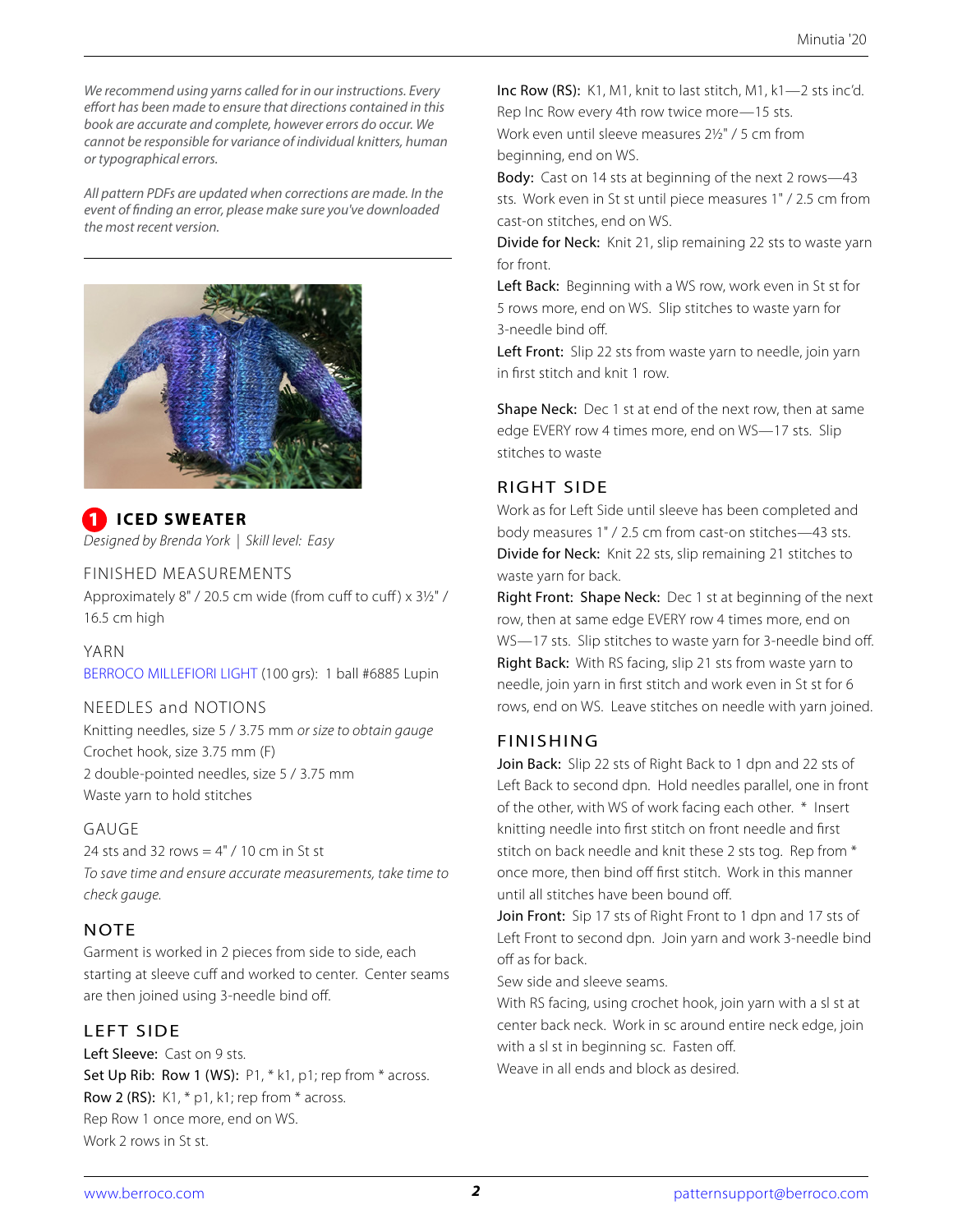

#### **CRACKLE SWEATER** 2

*Designed by Alison Green | Skill level: Intermediate*

#### FINISHED MEASUREMENTS

Approximately 3¼" / 8 cm across body x 4½" / 11.5 cm long

#### YARN

[BERROCO LANAS](https://www.berroco.com/yarns/berroco-lanas) (100 grs): 1 ball #95131 Raspberry

#### NEEDLES and NOTIONS

32" / 80 cm circular needle, size 7 / 4.5 mm *or size to obtain gauge* (for magic loop) 6 stitch markers (1 a different color for beg-of-rnd) Waste yarn to hold stitches

# GAUGE

20 sts and 26 rnds  $=$  4" / 10 cm in St st *To save time and ensure accurate measurements, take time to check gauge.*

# BODY

CO 32, (first 17 sts for front and last 15 for back), place begof-rnd marker and join for working in the round.

Set Up Rib: Rnd 1: [P1, k1tbl] around.

Rep this round once more.

Set Up Chart: Rnd 1: K4, pm, [p1, k1tbl] twice, purl in back and front of next st, [k1tbl, p1] twice, knit to end—33 sts. Working stitches between markers from chart and all other stitches in St st, work until piece measures 2¼" / 5.5 cm from beginning. Break off yarn and slip stitches and markers to waste yarn.

# SLEEVES (Make 2)

Cast on 12 sts. Place marker and join for working in the round.

Set Up Rib: Rnd 1: [P1, k1tbl] around. Rep this round once more. Work in St st (knit EVERY rnd) until piece measures 2" / 5 cm from beginning. Break off yarn and slip stitches to waste yarn.

Joining Rnd: With RS facing, slip 15 back stitches of

body to needle and knit these 15 sts, pm, knit 18 sts of left sleeve, pm, work 18 sts of front, continuing to work chart over stitches between markers, pm, knit 12 sts of right sleeve—57 sts. Place beg-of-rnd marker and join for working in the round.

Shape Raglans: Dec Rnd: \* K2tog, knit to 2 sts before marker, SSK, sm, k2tog, knit to 2 sts before next marker, SSK, sm, k2tog, knit to next marker, sm, work chart to next marker, sm, knit to 2 sts before next marker, SSK, sm, k2tog, knit to last marker, SSK—8 sts dec'd.

Rep Dec Rnd 4 times more—17 sts.

Note: After completing the 2nd (total) repeat of the chart, work the chart sts as k1tbl or purl as they face you. Special Dec Rnd: Work across all sts except work p2tog over the 2 purls in the middle of the chart—16 sts. Neck: [P1tbl, k1tbl] around for 7 rounds.

# FINISHING

Weave in all ends and block as desired.

# CRACKLE CABLE CHART



# KEY TO CHART

- k1tbl  $\sqrt{2}$
- purl  $\bullet$
- sl 1 to cn and hold to BACK, k1tbl, k1tbl from cn
- sl 1 to cn and hold to BACK, k1tbl, p1 from cn
- sl 1 to cn and hold to FRONT, p1, k1tbl from cn

# CHART NOTES

Work from right to left on every rnd.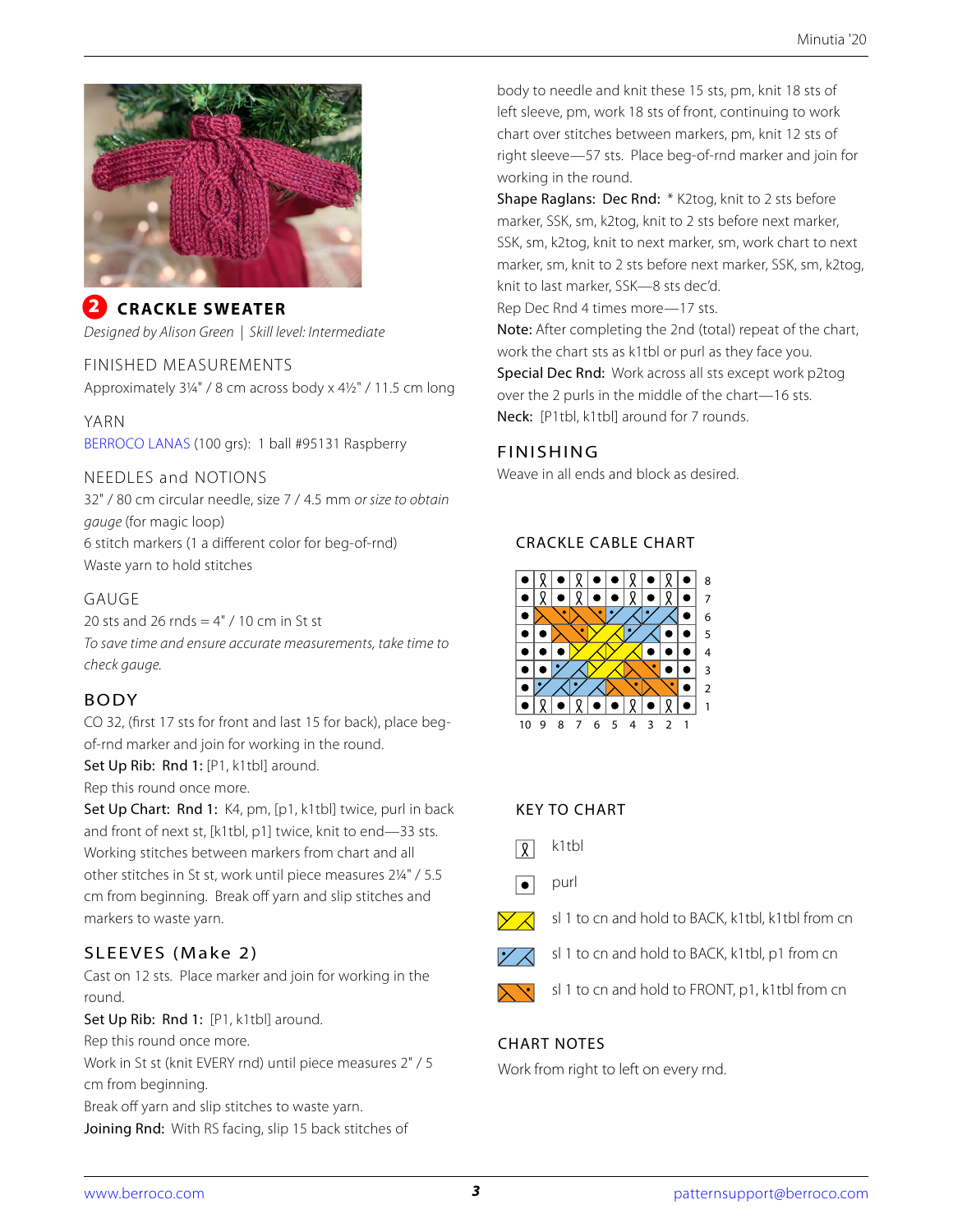

# **3** SNOWBELL SWEATER *Designed by Asa Buchta | Skill level: Intermediate*

FINISHED MEASUREMENTS 2¾" / 7 cm across body x 3¼" / 8 cm long

YARN [BERROCO ULTRA WOOL DK](http://www.berroco.com/yarns/berroco-ultra-wool-dk) (100 grs): 1 ball #8301 Cream

#### NEEDLES and NOTIONS

1 set double-pointed needles, size 6 / 4 mm *or size to obtain gauge* 1 stitch marker Waste yarn to hold stitches

#### GAUGE

23 sts and 30 rnds  $=$  4" / 10 cm in St st *To save time and ensure accurate measurements, take time to check gauge.*

# **NOTE**

Piece is worked from the neck down.

# SPECIAL ABBREVIATIONS

Bobble: Kfbfbfb (knit into front, back, front, back, front, back of next stitch), slip 5 sts over the first on RH needle-1 st remains.

# SWEATER

Neck: Cast on 18 sts, divide onto 3 needles, pm and join for working in the round. Rnds 1 and 2: [K1, p1] around. Rnd 3 (Inc Rnd): [K2, M1] around-27 sts. Rnds 4 and 5: Knit. Rnd 6 (Inc Rnd): [K1, M1, k2] around—36 sts. Rnds 7 and 8: Knit. Rnd 9 (Inc Rnd): [K3, M1, k1] around—45 sts. Rnds 10 and 11: Knit. Rnd 12 (Inc Rnd): [K2, M1, k3] around—54 sts. Divide for Sleeves: Next Rnd: K8, place 12 sts on waste yarn for sleeve, pm, k15, place 12 sts on waste yarn for

sleeve, pm, k7—30 sts. Knit 2 rounds. Bobble Rnd 1: [Bobble, k3] twice, sm, k3, [bobble, k3] 3 times, sm, k3, bobble, k3. Knit 3 rounds. Bobble Rnd 2: K2, bobble, \* k3, bobble; rep from \* to last stitch, k1. Knit 3 rounds. Bind off purlwise.. Sleeves: Slip 18 sleeve stitches from waste yarn to dpns, dividing stitches onto 3 needles, place marker and join for working in the round. Join yarn in first stitch. Knit 8 rounds. Set Up Rib: Rnd 1: [K1, p1] to end.

# FINISHING

Use yarn end to close any gaps at the beginning of sleeves. Weave in all ends and block as desired.

Rep this round once more. Bind off in ribbing.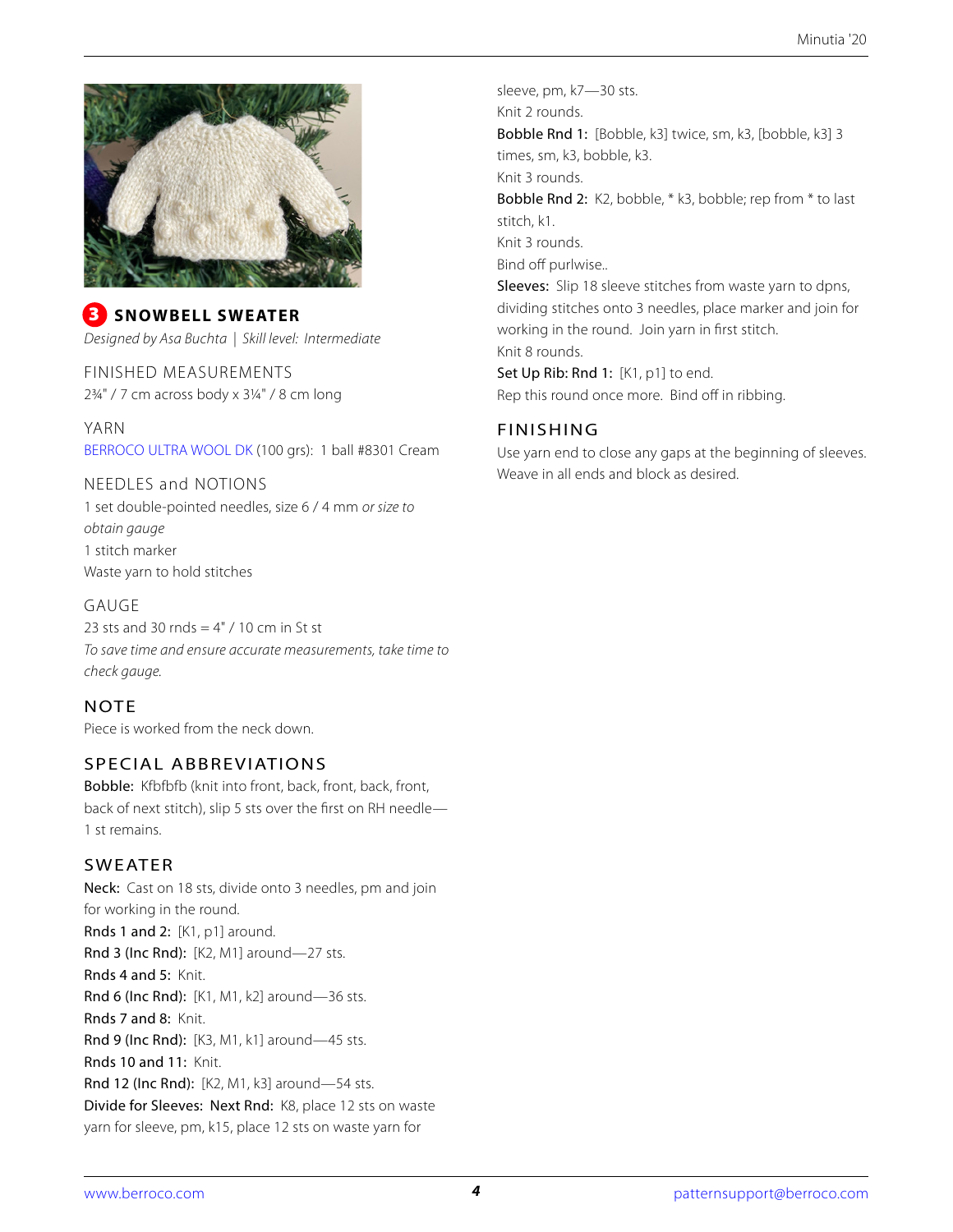

**4** WESTIE SWEATER *Designed by Margaux Hufnagel | Skill level: Intermediate*

#### FINISHED MEASUREMENTS

Approximately 3¼" / 8 cm across body x 2½" / 6 cm long.

#### YARN

[BERROCO ARNO](https://www.berroco.com/yarns/berroco-arno) (50 grs): 1 ball each #5060 Sangria (MC) and #5001 Porcelain (CC)

#### NEEDLES and NOTIONS

1 set double-pointed needles, size 5 / 3.75 mm *or size to obtain gauge* 1 stitch marker

# GAUGE

22 sts and 32 rows  $= 4" / 10$  cm in St st *To save time and ensure accurate measurements, take time to check gauge.*

# BODY

With MC, cast on 36 sts, divide stitches onto 3 needles, place marker and join for working in the round. Work even in St st for 2" / 5 cm. Break off yarn, slip stitches to waste yarn and set aside.

# SLEEVES (Make 2)

With MC, cast on 8 sts, do not join. Work even in St st for 1½" / 4 cm, end on WS. Break off yarn and slip stitches to waste yarn for yoke.

# YOKE

Joining Rnd: Slip 18 sts of body from waste yarn to needle, join MC and knit these stitches, knit 8 sleeve stitches from waste yarn, knit remaining 18 sts of body from waste yarn, then knit 8 sts of second sleeve from waste yarn, place marker and join for working in the round—52 sts. Join CC.

Rnd 1: \* K2 with MC, k1 with CC, k1 with MC; rep from \* around.

Rnd 2: \* K1 with MC, K3 with CC; rep from \* around.

Rnd 3: \* K1 with CC, K1 with MC, K2 with CC; rep from \* around. Break off MC and work the following with CC only. Rnd 4: \* K1, k2tog; rep from \* to last stitch, k1—35 sts Rnds 5 and 6: Knit. Rnd 7: \* K1, [k2toq] twice; rep from \* around-21 sts. Change back to MC and knit 1 row. Bind off knitwise with MC.

# FINISHING

Sew sleeve seams. Weave in all ends and block as desired.